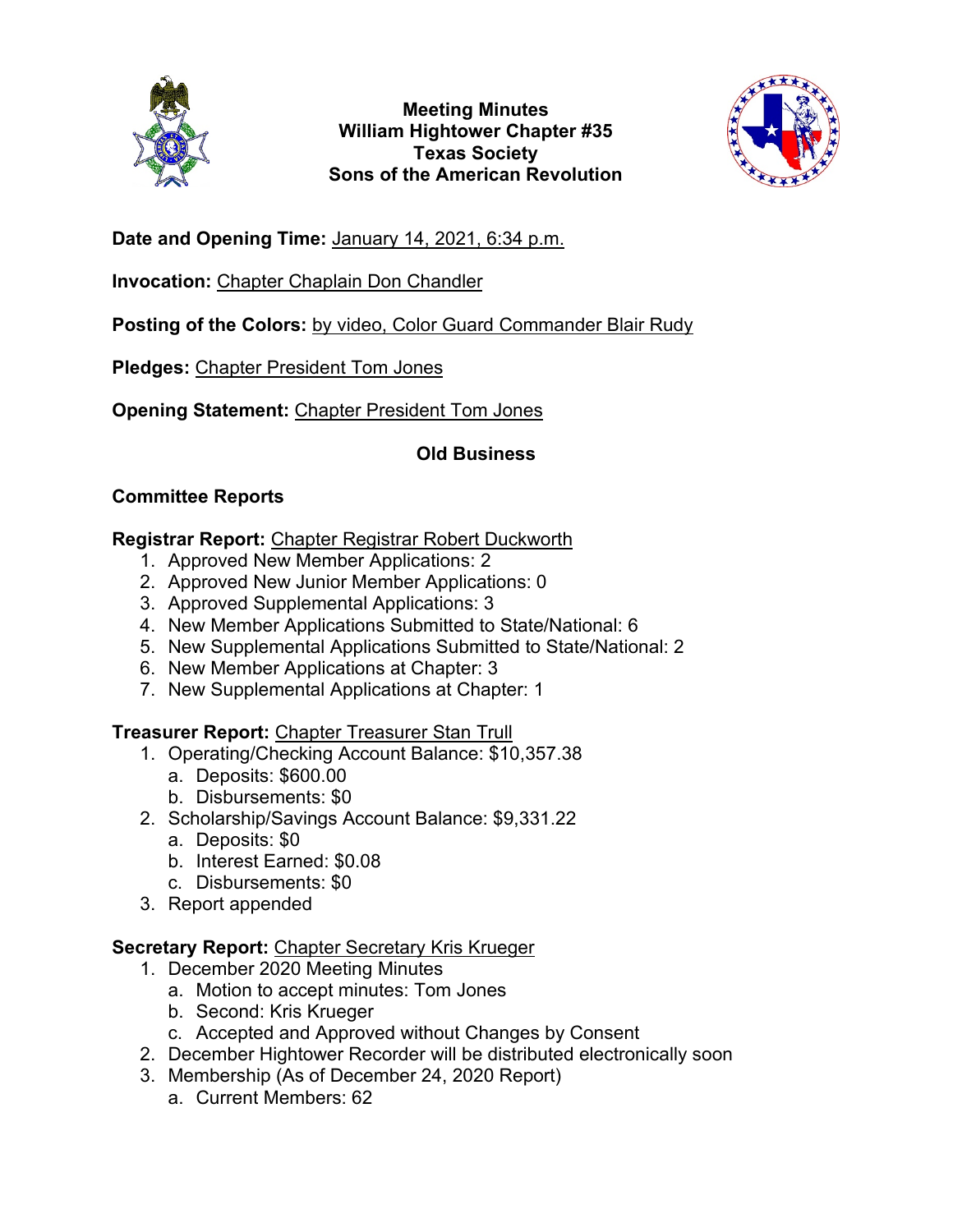### **Meeting Minutes William Hightower Chapter #35 January 14, 2021**

- b. Junior Members: 2
- c. New Members: 4

#### **Historian Report:** Chapter Historian Stu Hoyt

1. Battle of Cowpens

### **Youth Awards Committee:** No report

**Publicity-Media:** No report

**ROTC & CAP:** No report

**Flags:** No report

**Public Service:** No report

**Public Events:** No report

#### **Color Guard:** Color Guard Commander Blair Rudy

- 1. Color Guard medals will be earned using national point system
- 2. Laredo GWBC parade participation is cancelled
- 3. Gainesville Medal of Honor parade postponed from April to September

**Grave Marking:** No report

**Awards, Medal & Citations:** No report

**Eagle Scouts:** No report

#### **George Washington Proclamation:** Compatriot Joe Cox

1. Communicated with participants to request proclamations for cities and counties

**Financial:** No report

**Fundraising:** No report

**Mentoring:** No report

### **New Business**

#### **Presentations**

1. Special Guest Stephen P. McKee, Mecklenburg Chapter, North Carolina Society, provided comments and insight into the Mecklenburg Declaration of Independence.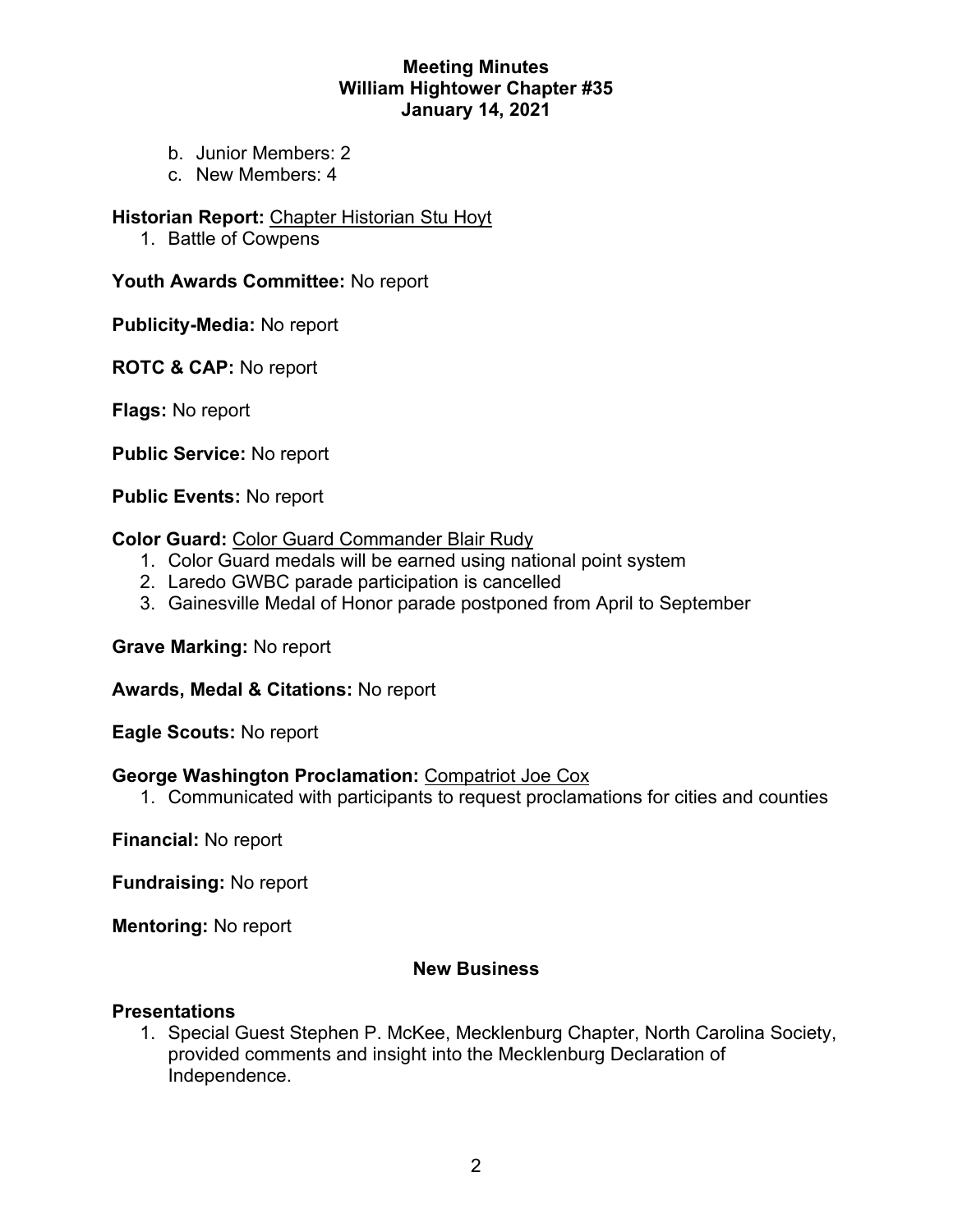### **Meeting Minutes William Hightower Chapter #35 January 14, 2021**

2. Registrar Robert Duckworth presented on the Mecklenburg Declaration of Independence and his Patriot Ancestors.

**Chaplain's Corner:** Compatriot Don Chandler

**Next Meeting:** February 11, 2021, at 6:30 p.m.

**Benediction: Compatriot Don Chandler** 

**Recessional:** Chapter President Tom Jones

**Retrieving the Colors:** by video, Compatriot Blair Rudy

**Adjournment:** 7:40 p.m.

**Members Present:** 17 (4 in uniform)

**Guests:** 5

**Total Attendance:** 22